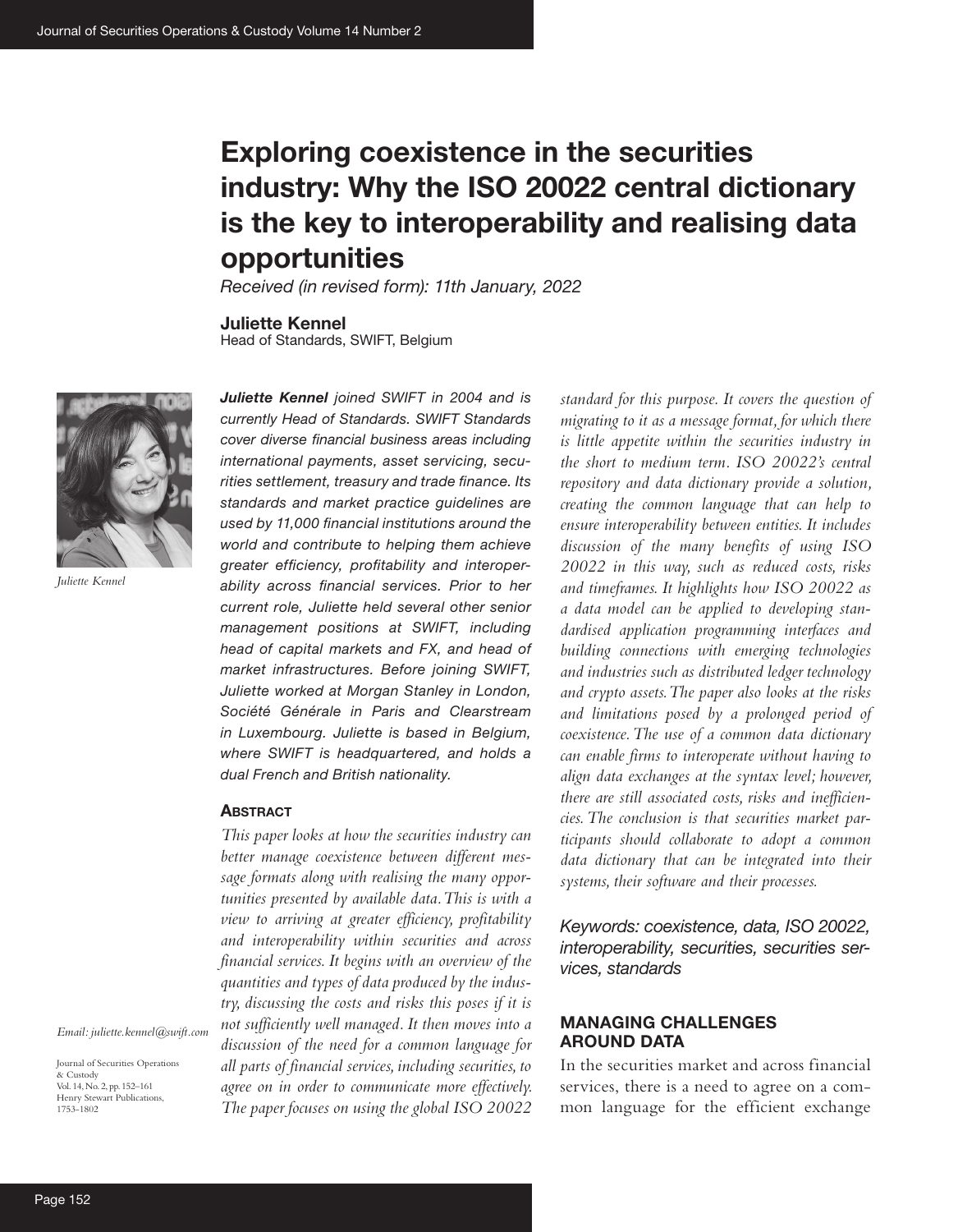of data. The ISO 20022 standard provides a solution, with components including its messaging format and its data dictionary.

Within securities, there is little appetite for industry-wide migration to the ISO 20022 messaging format. This is due in part to the ongoing viability of current formats, bringing less urgency, especially within domestic markets; the costs and complexities of the adoption process, particularly in relation to local frameworks; and conflicting interests among market participants.

If, however, the securities market is to manage coexistence more effectively and, along with the entire financial industry, be able to capitalise on the data revolution, it remains crucial to explore how the ISO 20022 data dictionary can be applied.

Financial markets produce and consume prodigious quantities of data. In the front office, traders and asset managers (and their algorithms) ingest vast amounts of data to decide what and when to buy and sell. Post-trade, the middle and back offices translate those trading and investment decisions into transactions to settle by exchanging data with counterparties and their agents and with financial market infrastructures (FMIs). Further data is created and exchanged when the outcome is reported by custodian banks to buyers and sellers as changes in their holdings. In addition, in many jurisdictions, data related to these transactions is compiled and reported to market authorities.

These exchanges of data between principals, agents, customers, vendors, FMIs, authorities and, increasingly, the third parties that use data to create additional open finance products and services are costly. The costs arise mainly in back and middle offices, where additional staff are needed to overcome the problems created by the low levels of automation in data exchange. The problems include fresh errors introduced when employees rekey data received from counterparts.

Data errors and omissions increase financial risk. They can cause transactions to fail, or value to be forfeited when deadlines are missed, or assets cannot be located, or even compliance risks when standing settlement instructions (SSI) data is manipulated, for instance. Regulatory fines can be incurred. Indeed, many markets insist on punishing counterparties that fail to deliver by levying financial penalties and 'buying in' the missing securities at the expense of the failing party. For example, in February 2022 the Central Securities Depositories Regulation (CSDR) of the European Union (EU) introduced a settlement discipline regime that levies financial penalties for failure to deliver.

Risks and costs of this kind are inflated by a lack of automation that persists in most securities operations. Automation certainly requires investment in digital technology instead of people. But the effectiveness of any investment is blunted if the sender and the receiver of data do not share a common understanding of how to interpret it. Without a common understanding, banks must incur the additional cost of investing in tools that translate data from one format to another.

Translation tools mitigate the need to reformat or even rekey data manually to fit the systems and processes of the recipient, which used to introduce new errors or omissions of crucial components, but translation still represents a duplication of work and cannot be fully automated. Worse, because counterparties do not share data in a common format, they cannot work together easily to rectify any problems before they cause a process or a transaction to fail, which leads to additional cost.

One way in which those costs become visible is excess holdings of cash or securities, and expensive borrowing facilities, to cover payments or deliveries of assets that do not materialise on time. Accounts of the same transactions or holdings must also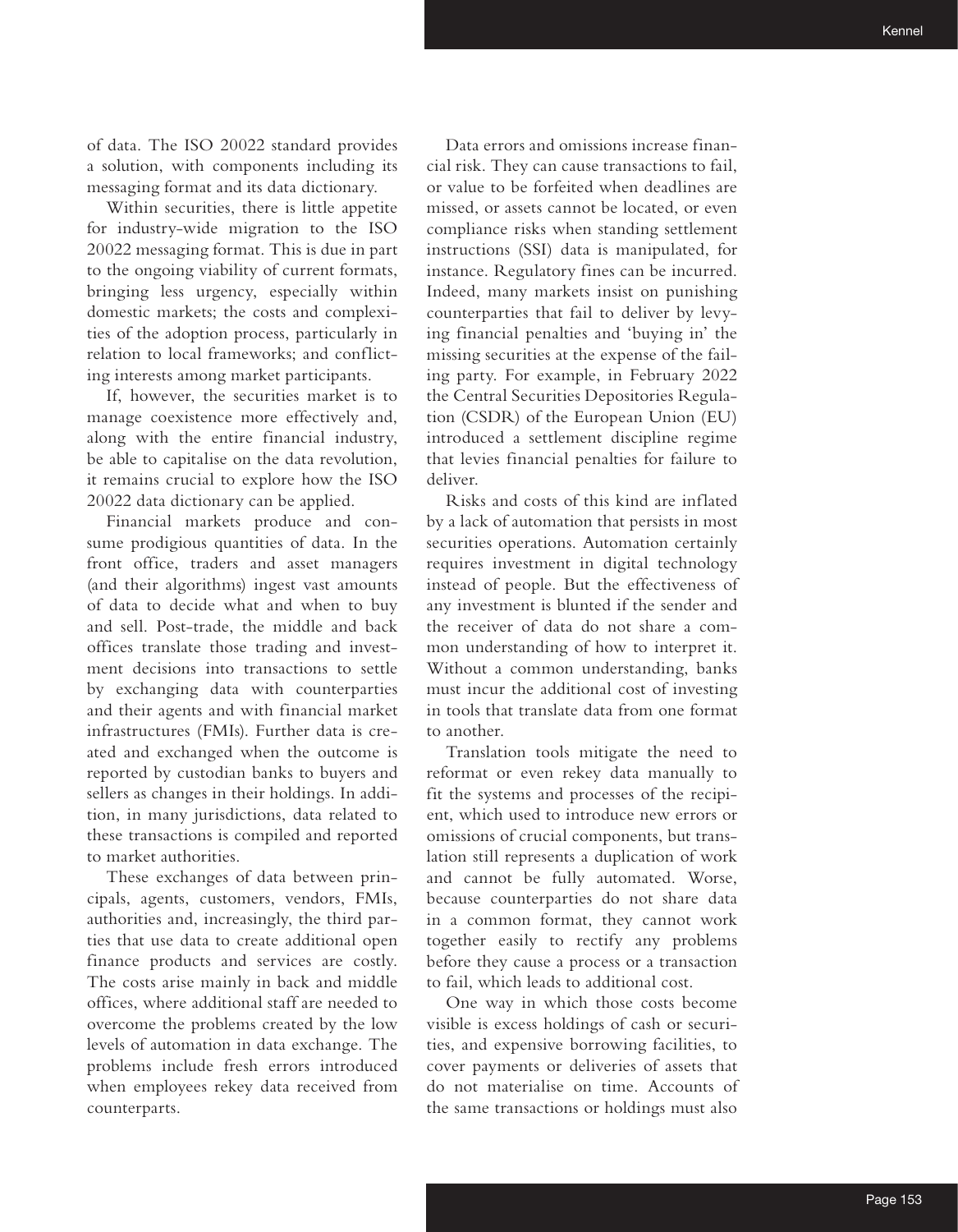be reconciled iteratively between financial institutions and their customers to arrive at a common understanding. While these steps circumvent immediate problems, they impose a continuous tax on transactional activity.

To establish the status of a transaction, back and middle office employees are forced to contact their equivalents at the previous link in the data chain by telephone or e-mail or (increasingly) chat. Although reports are delivered periodically, they are only as up-to-date as the information received from the previous link in the settlement chain. This can delay the progress of a transaction to settlement until fresh or missing information is received.

Delays in the receipt of information make it impossible for counterparties to be certain of their position. In many cases, reports are not delivered until the end of the trading day, or even later, condemning some transactions to unavoidable failure. This is especially true of cross-border transactions — such as those between North America and mainland China — where time zone differences, mismatched settlement timetables and cut-off deadlines truncate the time available to obtain the missing data.

This can damage the competitive position of even established financial institutions. Because their operational staff are unable to check the status of transactions and portfolios in real time, incumbents struggle to compete with new entrants that use fast data processing to poach their best clients and most profitable revenue streams. This is precisely what has happened to major banks in the global payments industry and could occur again in the securities markets, especially if the tokenisation of assets develops rapidly.

Slow and inadequate information also makes compliance obligations to share customer data with third parties providing open finance services more difficult to meet — and this is not the only compliance risk

incurred. Non-standardised data increases the risk of inadvertent breaches of knowyour-client (KYC), anti-money laundering (AML), countering the financing of terrorism (CFT) and sanctions screening laws and regulations. The difficulties of onboarding a client, identifying and reporting a suspicious transaction or meeting a regulatory deadline are all multiplied if the relevant information is harder to obtain because it must be extracted from non-standardised data sets.

Lastly, the lack of a common understanding of data inhibits the ability of established financial institutions to mount an effective strategic response to the rise of new issuance, trading, settlement and safekeeping techniques. Cryptocurrencies and securities and asset-backed securities issued, traded and settled in tokenised form on blockchainbased networks are attracting the interest of trading houses, asset managers and institutional investors.

Since tokenised securities are unlikely to displace existing securities immediately, electronic bridges must be built between tokenised securities networks and the conventional securities markets infrastructure of exchanges, central counterparty clearing houses (CCPs) and central securities depositories (CSDs). It will be much easier for data traffic to flow across those bridges if the data exchanges are based on a common language.

# **PHASED APPROACHES TO ISO 20022 ADOPTION**

The simplest path to a common language is for all parts of the financial services industry to agree on the meanings of terms (semantics) and a common set of grammatical rules (syntax) that govern how the terms relate to each other to convey meaning. A useable combination of syntax and semantics exists already in the shape of the ISO 20022 standard, a global data model for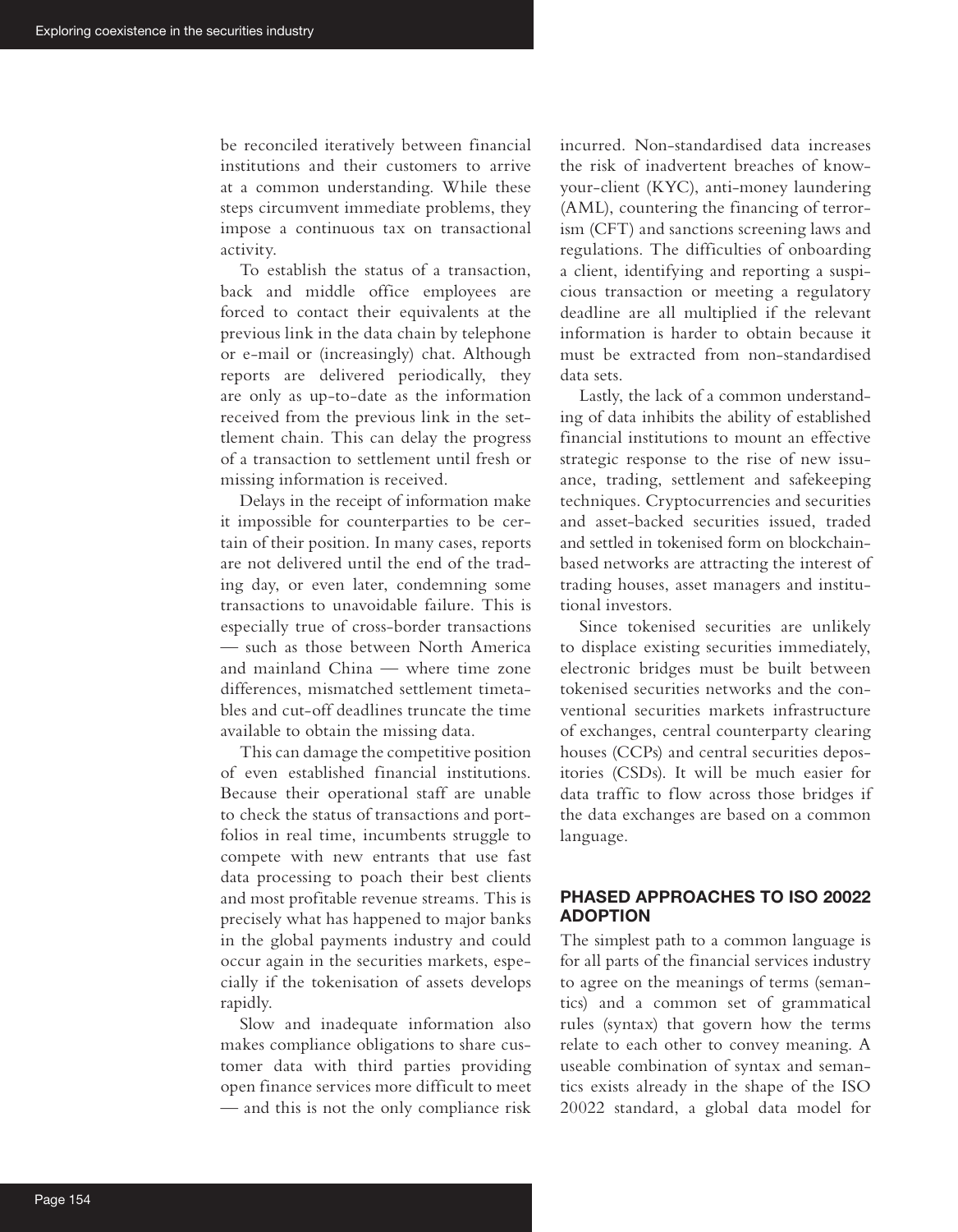financial institutions active in the payments, foreign exchange (FX), trade finance and securities markets.

In the cross-border payments industry, the benefits are great enough for market participants to have committed themselves to the adoption of ISO 20022 between November 2022 and November 2025. In a survey conducted in 2018, SWIFT found that more than 97 per cent of major global payments banks supported replacing the existing message type/text (MT) messages with data structured to the ISO 20022 data model. Eighty per cent of highvalue payments make use of ISO 20022 already.

For payments banks, the adoption of ISO 20022 by the major real-time gross settlement systems (RTGS) operated by the central banks is a major incentive to follow suit. But there are other valuable benefits of migrating to ISO 20022. One of them is improved customer due diligence. Regulatory liability for financial crime has made KYC, AML, CFT and sanctions screening checks on payers and payees important.

The replacement of existing MT messages by ISO 20022 messages will facilitate completion of these checks, because the new message types can not only incorporate more information about clients and counterparties, but also transmit the information in standardised formats that facilitate automation of the checks.

In the securities industry, however, these incentives are less compelling. While 25 of the 83 CSDs that custodian banks use to settle transactions through the SWIFT network have adopted ISO 20022, more than four out of five are in Europe, $<sup>1</sup>$ </sup> where the TARGET2-Securities (T2S) settlement engine has made adoption of ISO 20022 a condition of usage.

In addition, implementations of ISO 20022 by CSDs have to be adapted to local realities. This applies especially to the need of CSDs to service domestic clients that

are content with proprietary methods of communication and rarely or never trade across national borders with counterparties that insist on using international standards. This does not preclude using ISO 20022 to define the meanings of terms in proprietary messages, but it does lead to variations in the structure of messages.

At the same time, CSDs have to service international institutions such as global custodian banks, which favour standardisation of the methods by which they interact with all CSDs because it reduces costs and risks. As a result, CSDs have to invest in systems that can support both their international users and their domestic market participants and the needs and budgets of the two groups are not the same.

Likewise, although the KYC, AML, CFT and sanctions screening checks on clients and counterparts are as onerous in the securities industry as the payments industry, securities firms have already adopted the ISO 15022 standard, which replaced ISO 7775 between 1999 and 2002. ISO 15022 not only provides adequate support for most customer due diligence purposes but enables securities firms to achieve 99 per cent rates of automation in settlements and reconciliations.

From the outset, ISO 15022 also included a dictionary of reusable terms, so it shares a data dictionary approach with ISO 20022. Because a data dictionary facilitates the use and reuse of standard definitions across multiple message types, ISO 15022 enables users to capture much of the value of ISO 20022 already. The data components for settlements and corporate actions messages, for example, are common across both ISO 20022 and ISO 15022.

This is why ISO 20022 is being adopted in the securities industry mainly where it can replace complex and expensive manual processes, or entirely new processes, rather than processes that ISO 15022 already handles efficiently. ISO 20022 messages were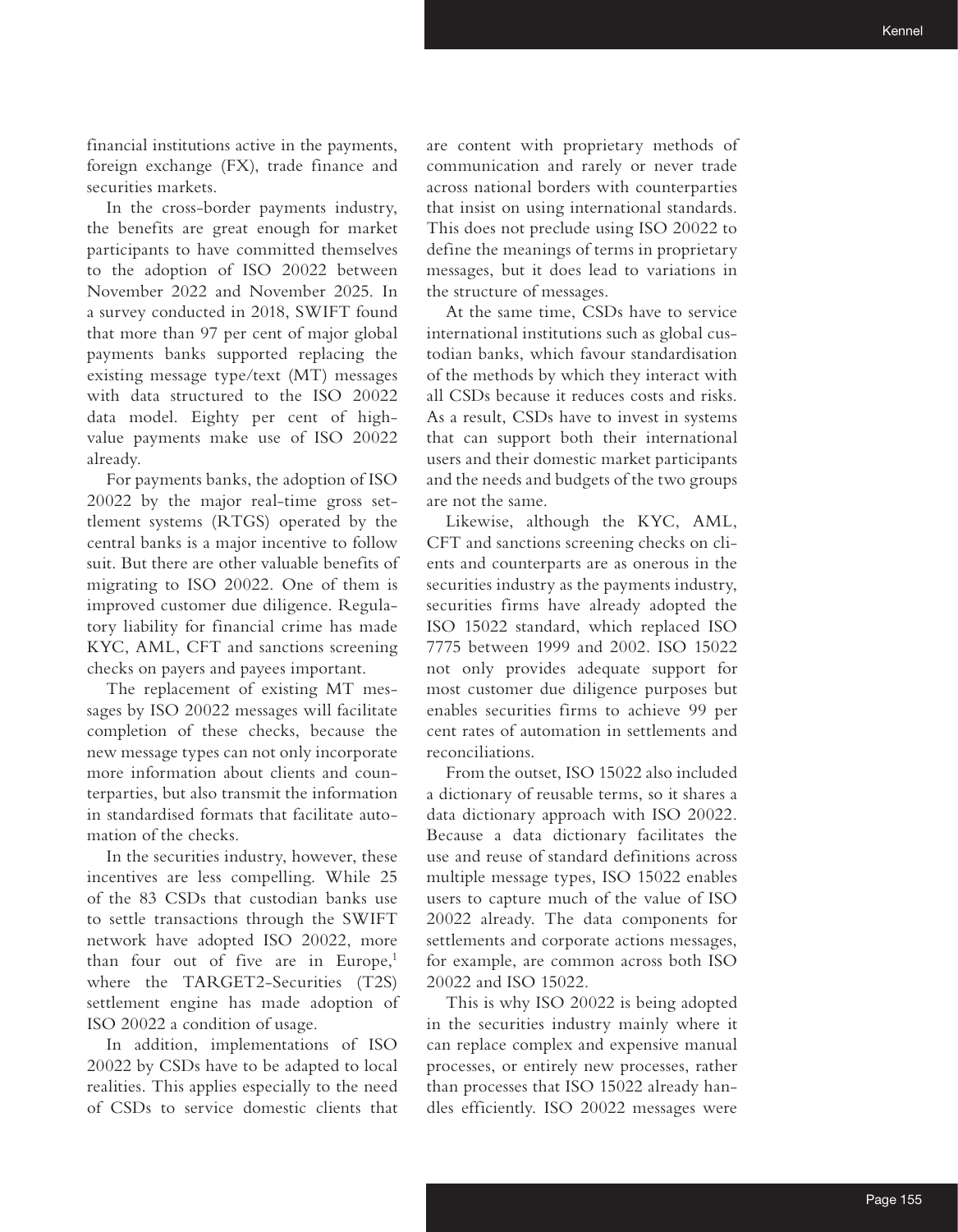created, for example, to help global custodian banks meet their obligation under the EU Shareholder Rights Directive (SRD II) to disclose to issuers the identity of shareholders concealed by nominee accounts they operate on behalf of investors. Other data exchanges poorly served by ISO 15022, such as account opening messages and withholding tax reclaims, are also encouraging the adoption of ISO 20022.

# **WEIGHING UP ADOPTION AND COEXISTENCE**

Major platform upgrades present the opportunity to adopt ISO 20022 on a general rather than a specific basis. Even then, companies continue to use ISO 15022 because it remains the preferred format of their clients in at least some areas, such as settlement, reconciliation and regulatory reporting. Once it is adopted, however, ISO 20022 data dictionary fulfils a useful function as a translation tool for receiving and sending data flows in multiple formats, not just ISO 20022 and ISO 15022.

Another incentive for adoption is the ability to express ISO 20022 messages in the eXtensible Mark-up (XML) syntax. XML is a widely used syntax for coding financial information exchanged and published on the Internet — regulators, for example, increasingly require regulated firms to submit information in the XML-based language — so it is widely understood by technicians working at securities firms. This simplifies adoption of ISO 20022.

But the development most likely to vindicate the value of ISO 20022 in standardising data flows of all kinds is the standardisation of application programme interfaces (APIs). APIs drive new products and services, especially in open finance, and the standardisation of the terms used in APIs will make it easier for data to flow without interruption. The anticipated proliferation of APIs could provide a major incentive for securities firms to adopt ISO 20022.

Indeed, adopting ISO 20022 for APIs could allow securities firms to bypass adopting the standard for messages altogether. That could reduce the costs of adjusting and testing internal operating, messaging and data systems, as well as the costs of migrating buy-side clients on to a new data model.

This reflects the fact that any financial institution that adopts ISO 20022 must manage competing demands. On the one hand there is the lack of a business case to invest in ISO 20022. Buy-side clients are content to continue using FIX and ISO 15022 or even no standard at all. On the other hand, FMIs and regulators — in Europe at least — mandate the use of ISO 20022 to settle securities transactions, report transactions to trade repositories, $<sup>2</sup>$ </sup> calculate, collect and report financial penalties imposed on counterparts that cause transactions to fail<sup>3</sup> and respond to requests for information about shareholders.4

Faced with these obstacles, most securities firms understandably prefer to postpone making irreversible choices. Of the 6,000 securities participants that use SWIFT today, less than 200 send ISO 20022 messages over SWIFT. In some markets and segments, ISO 20022 is not used at all. Only half the highest volume users in the securities services industry that responded to a 2018 survey by SWIFT favoured setting a date to migrate to ISO 20022.

A more recent survey, conducted by the International Securities Services Association (ISSA) in the summer of 2020, found little had changed. Nearly nine out of ten banks thought adoption of ISO 20022 could be postponed for at least five years in the absence of a regulatory obligation or pressure from buy-side clients to make the change. Even FMIs favoured a phased transition to ISO 20022 no shorter than three to five years.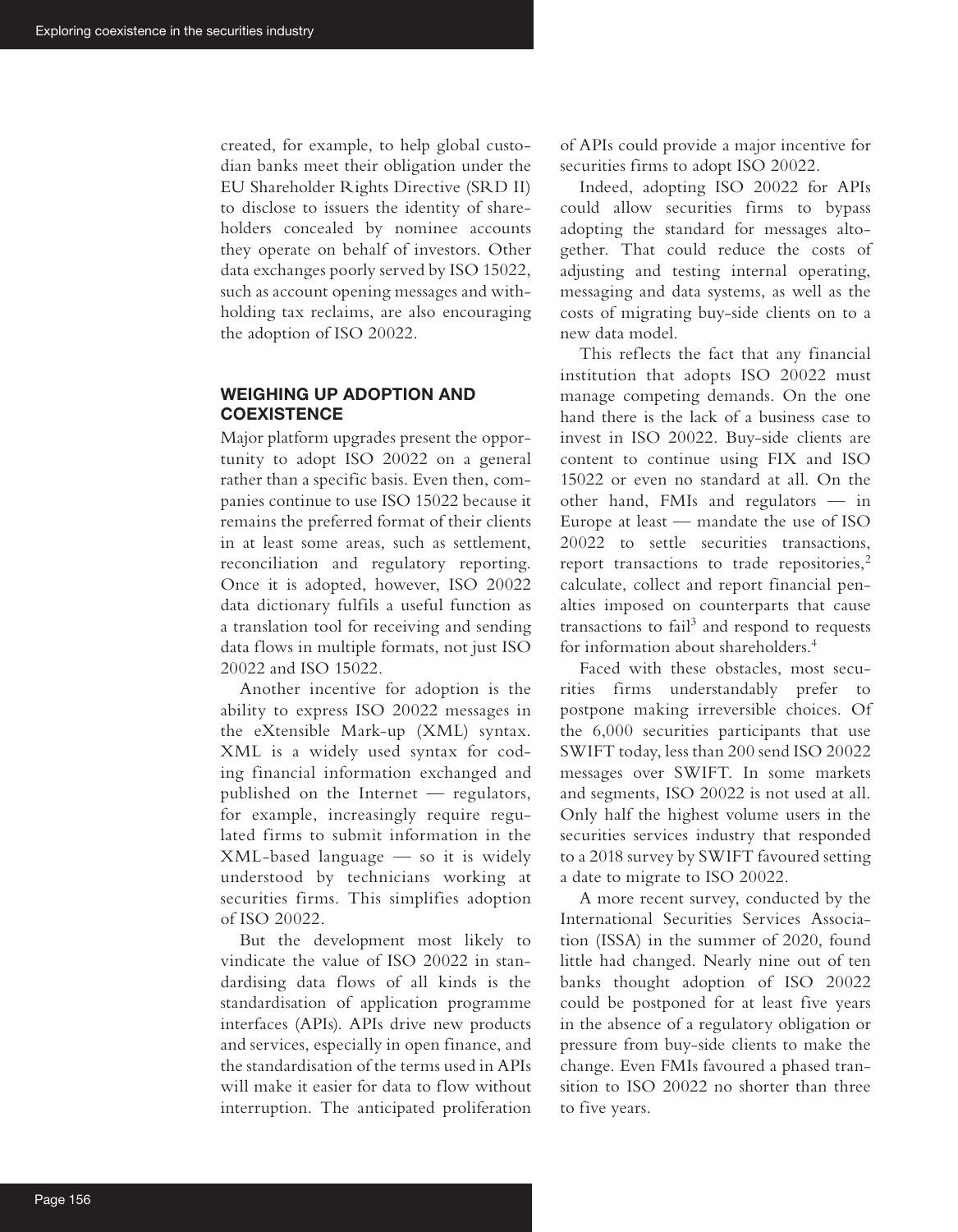In summary, the majority view in the securities industry does not favour adoption of ISO 20022 soon. The corollary is a prolonged (and possibly indefinite) period of coexistence of different data models and versions of data models. Coexistence is further complicated in the case of the securities industry by the fact that participants already use different models in the front office (FIX) and the derivatives markets (Financial products Markup Language [FpML]), and there are several proprietary models published by FMIs such as the Depository Trust and Clearing Corporation (DTCC) and Euroclear CREST.

It is unrealistic to expect this profusion of message standards to be replaced by an agreement on one. Indeed, a recent survey found securities firms are comfortable managing multiple data formats. So far, securities market participants, unlike their payments market equivalents, have declined to commit themselves to a phased transition to ISO 20022 messaging. Instead, a pragmatic approach is required to mitigate the adverse effects of a prolonged period of coexistence in the securities industry.

## **ADOPTING ISO 20022 AS A COMMON DATA MODEL**

Pragmatism suggests the adoption of a single, syntax neutral data model. ISO 20022 makes this a much simpler and cheaper option than previous standards because it enables companies to separate the decision to adopt ISO 20022 from the capabilities of the technology on which ISO 20022 will be run. The key to this flexibility is the data dictionary.

The critical point is that ISO 20022 is not just a messaging format, it is an open global standard for financial information. It enables the financial industry to define and store the basic business elements in the central repository and data dictionary. This results in consistent, rich and structured

data, creating a common language that can be understood by anyone and used for every kind of financial business transaction. In this way, ISO 20022 can be used as a repository of content that can be machine-processed and enriched to effectively support the way institutions interact.

The common language of the ISO 20022 standard is recorded and made publicly available in the continuously expanding central repository, which consists of a business process catalogue and a data dictionary. The catalogue contains more than 2,200 structured data exchanges that can be used to support a variety of business processes, such as making a payment or settling a securities transaction. The ISO 20022 repository has been designed to support market practices, by creating a common baseline of base messages and components, and allowing the creation of variations of those, to meet specific market requirements. This approach fosters reuse where possible or required.

The same is not true of the data dictionary, which currently holds a few thousand well-defined terms that can be used in any data exchange. Data in any syntax could be mapped on to the terms defined in the ISO 20022 dictionary, allowing data structured in one format to be translated into data that can be understood — and, as importantly, processed automatically — by the user of any other format. In essence, the ISO 20022 data dictionary can act as a common data model for any data exchange.

Messages configured to the FIX standard devised by FIX Protocol Ltd, for example, have components that can be mapped to the equivalent components defined in the ISO 20022 data dictionary. Where a FIX message incorporates components that cannot be found in the ISO 20022 data dictionary, they can simply be added to the dictionary as new definitions of terms.

This ability to enable different standards to interoperate has a number of advantages. Chief among them are speed and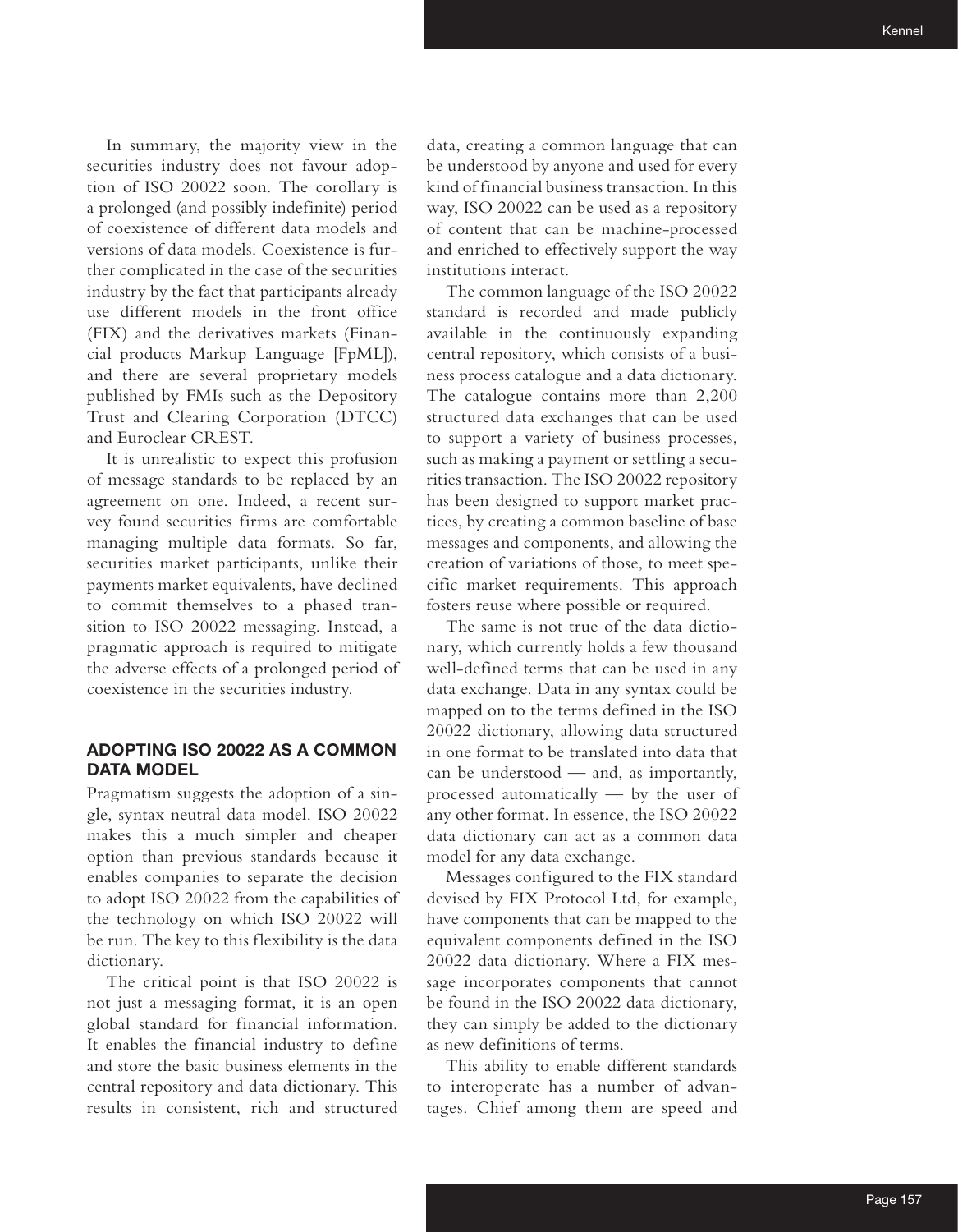economy. Even a phased migration of the entire securities industry to ISO 20022 would be expensive, time-consuming and unlikely to end in universal adoption anyway. Local proprietary standards, notably of the kind used by CSDs to support their domestic clients, will persist. FIX will continue to dominate pre-trade messaging, and FpML will remain the industry standard for derivatives products.

Adopting ISO 20022 at the level of the data dictionary, on the other hand, would minimise the investment of money and time by securities market participants in reconfiguring systems and processes and transitioning clients from one data model to another. This explains the widespread agreement within the securities industry on the value of adopting a single data dictionary. That agreement is not cost-free or commitment-free and will be easier to achieve if the project is led not solely by heads of operations but also by product managers, who can make the business case, obtain budgets and secure senior management support.

The business case can be built on two foundations. The first is that a common data dictionary would solve existing problems at low cost without incurring the risk of attempting to migrate the entire securities industry to a single syntax. Using components from a common data dictionary eliminates the risk of being locked into a particular syntax, enabling users to accommodate change, including the adoption of entirely new data models. The second is that it would future-proof existing systems and support smooth transition towards new services and technology developments, including cryptocurrencies and tokenised assets issued on to distributed ledger technology (DLT). A common data dictionary provides standardised components capable of bridging differences in the ways traditional assets and digital assets issued on to DLT are traded, settled, held and serviced.

Where both the traditional markets and the new DLT can draw on a common data dictionary, they are better able to interoperate. Using a common data dictionary only is much less demanding than a transition to ISO 20022 at the syntax level as well. This also helps to mitigate the further risk that the new asset classes grow so quickly that the traditional securities industry fails to act promptly enough to seize the opportunity to support digital assets.

Work is already underway to support the industry to move in this direction. For example, the ISSA is currently conducting research and compiling recommendations, which include a focus on the importance of collaboration between securities and emerging crypto asset industries. A key suggestion is to reuse existing standards, and specifically the ISO 20022 data dictionary, to drive interoperability between DLT networks or tokenisation platforms and existing services. This could extend to harmonisation across business concepts and processes, tokens, digital wallets and smart contracts, along with helping to create a common mechanism for cross-referencing legal and smart contracts.

The ISO 20022 data dictionary can also be used as the basis for the APIs that, in every industry, are driving not only new services based on data sharing, but a growing range of services that aim to put users in control of their own data. In financial services, APIs are visible in open platform innovations driven by open finance regulations and a variety of DLT. Shared definitions from a dictionary greatly facilitate data exchanges through APIs.

In the longer term, techniques such as artificial intelligence (AI), machine learning (ML) and natural language processing (NLP) are likely to reduce the importance of the use of any syntax, whether it is FIX, FpML, ISO 15022 or ISO 20022, as they will enable information to be extracted from unstructured data, in both centralised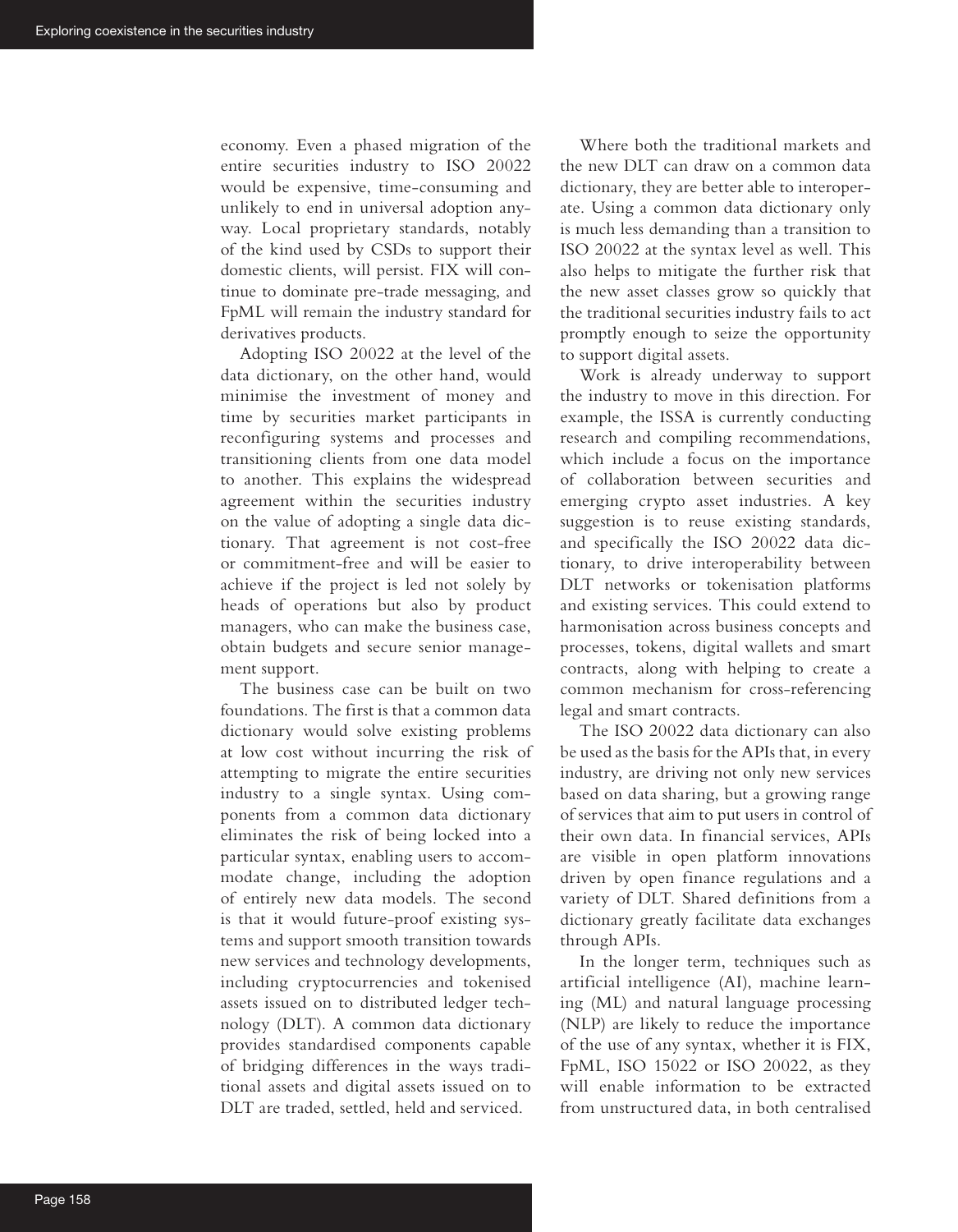and decentralised forms. Because it contains agreed definitions, however, the data dictionary will remain useful even after technological developments make the syntax redundant.

# **COEXISTENCE WITH A COMMON DATA MODEL**

Minimising disruption to existing systems and processes is valuable to users. A common data model allows them to continue to use different formats to communicate with each other, clients and FMIs. Facilitating the coexistence of different messaging standards also enables users to continue to use the message syntax of their choice, without reducing the scope to adopt ISO 20022 messages where it makes commercial sense.

Migrations to ISO 20022 will continue on that basis. But every financial institution and FMI in the securities industry will face different commercial incentives and adopt ISO 20022 for their own reasons and to their own timetable. At FMIs, for example, ISO 20022 adoption might coincide with a systems upgrade. Global custodians, on the other hand, are likely to migrate when the cost of managing multiple standards exceeds the cost of the investment.

This incentive-led approach is a logical consequence of a prolonged period of coexistence, in which the use of a common data dictionary enables securities firms to interoperate without obliging the industry to align data exchanges at the syntax level.

Any awkward limitations, business or other, can be overcome by extensions. For example, a standard that uses fewer characters to express the same data component as another standard can be extended to carry the additional characters. This enables continued interoperability without corrupting the standard, because the extensions are adopted only by those users to which they are useful and allows for controlled flexibility.

Nevertheless, for all its advantages, co-existence of multiple message syntaxes does impose costs and risks on the securities industry. ISO 20022 can carry more data than ISO 15022, which cannot be matched by making ISO 20022 'backwards compatible' with ISO 15022. Despite sharing a data dictionary, it is impossible for some components in ISO 20022 to be mapped into the confines of an ISO 15022 message. So, even where 'backwards compatibility' is possible, there remains a risk of truncation of data and mistranslation between the formats.

There is also the problem of message versions. Multiple versions of ISO 20022 messages have proliferated as FMIs have adopted the standard. These risks of errors and fragmentation are increased when interoperability is extended to other messaging standards such as FIX and FpML, where use of multiple versions of the same messages are widespread or to proprietary standards of the type published by FMIs. A similar fragmentation is evident in the growing use of proprietary APIs. So far, most APIs are designed not to meet the requirements of interoperability but to facilitate bi-lateral traffic between pairs of suppliers and customers.

In fact, coexistence increases the risk of divergence between standards at every level: institutional, national, international and across syntaxes. Financial institutions and FMIs adjust messages to their own peculiar needs, either to maintain a competitive advantage or for local regulatory reasons. Prolonged coexistence risks ossifying such local adaptations over the long term, simply by making them possible without inhibiting workable exchanges of information between market participants in the short term.

The risk of multiplying message versions can, however, be managed and mitigated. In 2015 SWIFT invited FMIs to support an ISO 20022 Harmonisation Charter, which commits signatories to adhere to market practices, impose version controls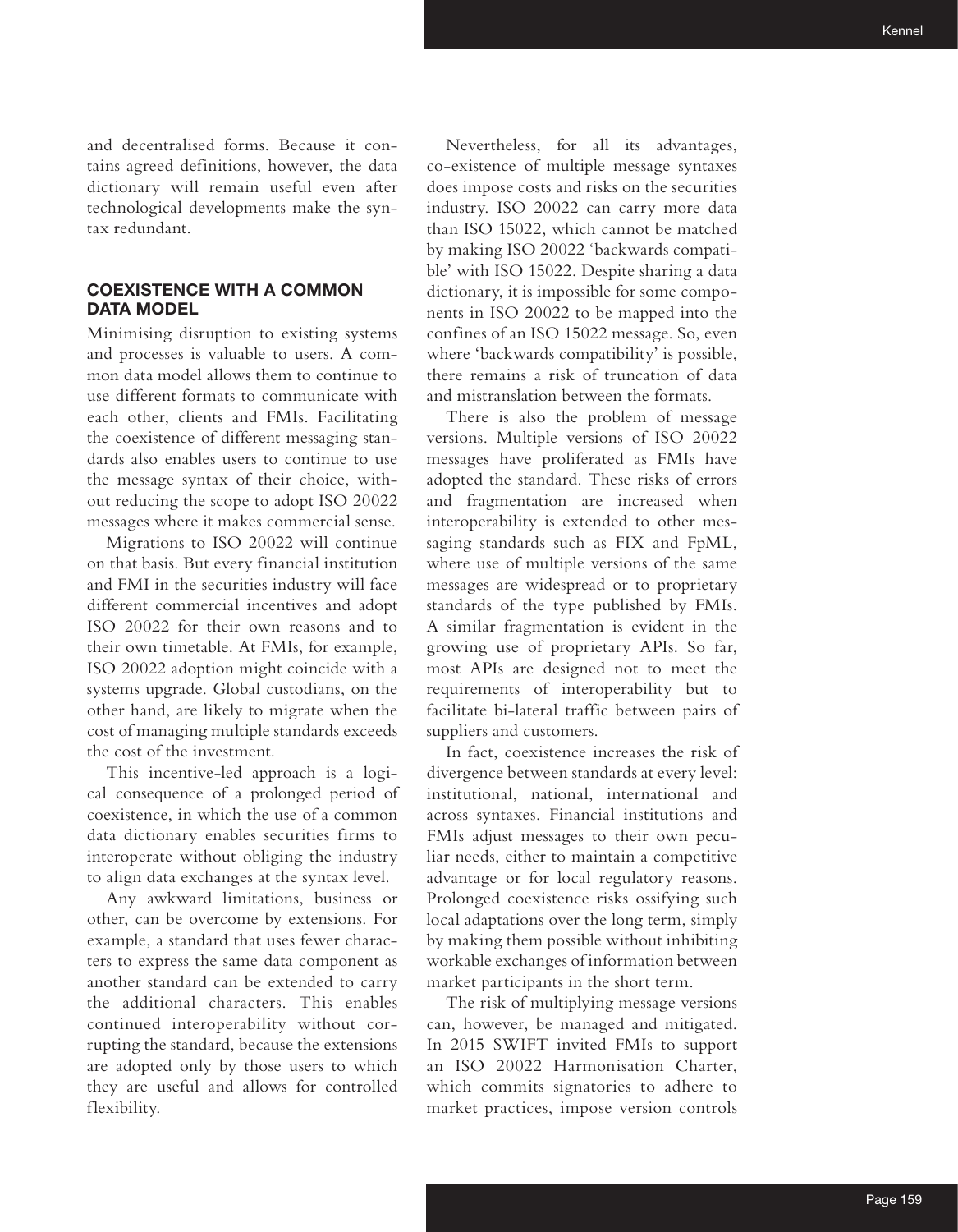and share information about implementations of ISO 20022. Agreements on version control of this kind are essential to a durable coexistence strategy since uncontrolled permutations undermine the ability to map data between standards. They mitigate the risks and costs of fragmentation compounding over time.

But version control cannot eliminate the risks and costs entirely. They will fall on FMIs, users and the vendors that provide technology to users, and will not reduce over time. The longer co-existence persists, the more difficult it becomes for older data models to keep up with changes in client and regulatory demands. Inevitably, as older data models decay, users adopt workarounds based on the old models. It will become steadily more expensive for users that choose to maintain multiple standards.

For some, migration of the payments industry to ISO 20022 before 2025 may trigger migration of parts of their securities business as well (a third of the payments traffic carried by SWIFT originates in a securities transaction). Other parts of the business will take longer, but not forever. Continuing to operate and report the two halves of the same transaction to different data models will make less and less sense as time passes, and not just for global transaction banks active in payments as well as securities. But the time when the securities industry is ready to align operations on a single data model, from the front office to the back and across all asset classes, is not now. Coexistence, and the consequent need for interoperability, will persist for a long time.

In the interim, agreement to use a common data dictionary is a realistic way of achieving interoperability between data models and so enhancing operational efficiency. To help securities market participants manage a prolonged period of coexistence, SWIFT provides a variety of specifications, tools and testing services. These facilitate

adoption of ISO 20022 in areas where it is commercially viable already and make it easy to use the common ISO 20022 data dictionary where it is not.

#### **CONCLUSION**

Exchanging data in different languages is costly and risky. It exacts a continuous toll, not just on transactional activity but on compliance budgets and even on capital by forcing financial institutions to maintain excess credit and liquidity buffers. The toll makes it harder for established institutions with entrenched client bases to compete with new entrants armed with technologies that can report earlier, manage transactions in real time and support clients investing in digital assets.

This is why securities firms may eventually tire of the inefficiency of supporting ISO 15022, ISO 20022, FIX, FpML and various proprietary data models and APIs. Industry-wide agreement to share ISO 20022 as a common language for exchanging data is an obvious way of reducing these costs and risks. Ultimately, adoption of the ISO 20022 data model as the foundation of a data exchange strategy remains the final destination.

The payments industry has chosen it already. The securities industry has no equivalent appetite. This is because market participants are already achieving high levels of automation in data exchange with ISO 15022 and other syntaxes such as FIX and FpML, and new API-dependent technologies have yet to make a separate case for adoption of ISO 20022.

Accordingly, it is unrealistic to expect the securities industry to migrate to a single data syntax soon. Instead, there will be a prolonged period of coexistence of different syntaxes. The central dictionary of ISO 20022 provides a useful means of minimising the consequent and continuing friction in data exchanges without imposing heavy